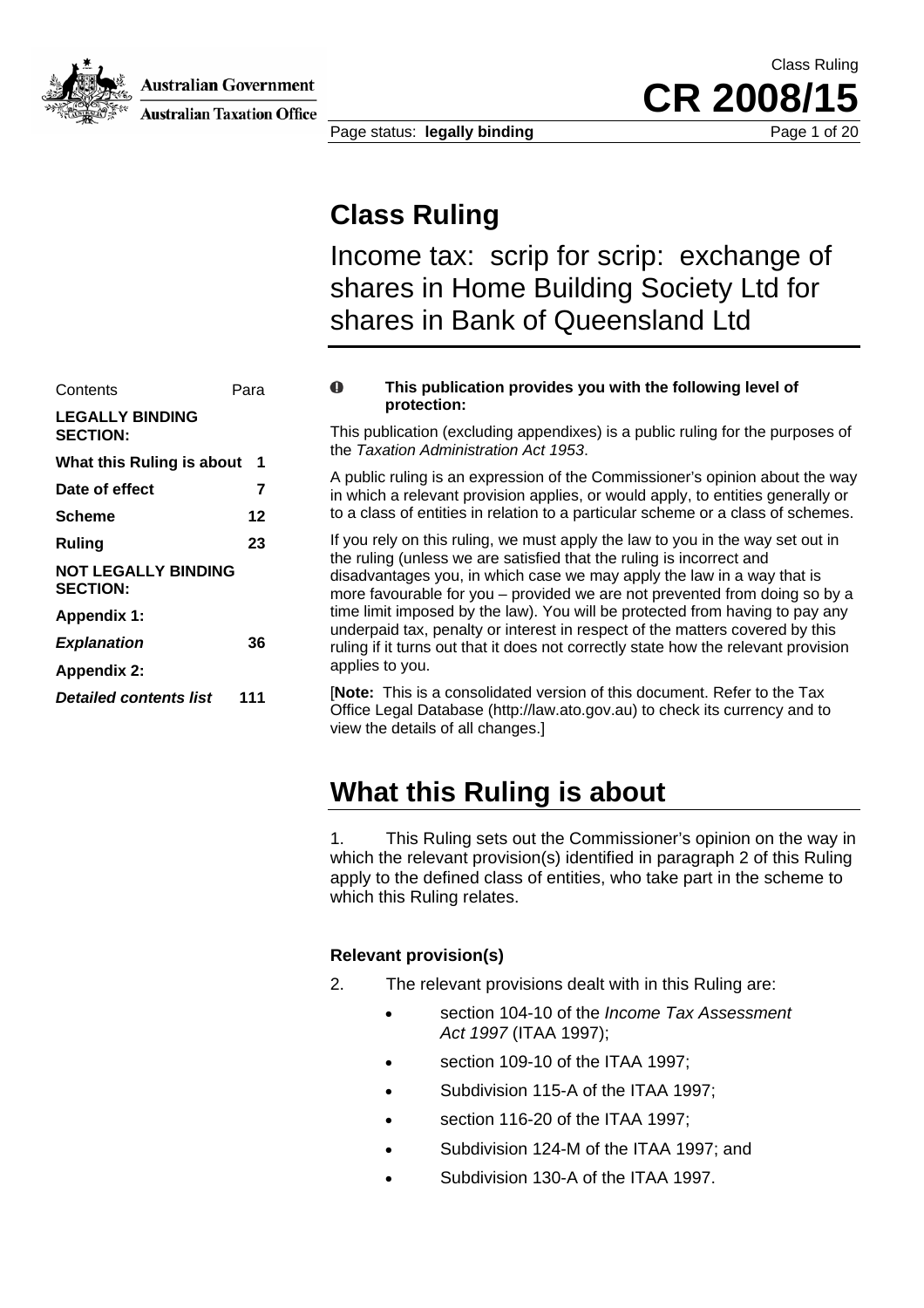**CR 2008/15**

Page 2 of 20 **Page status: legally binding** 

All legislative references are to the ITAA 1997 unless otherwise indicated.

#### **Class of entities**

Class Ruling

3. The class of entities to which this Ruling applies are the shareholders of Home Building Society Limited (Home) who:

- (a) were residents of Australia within the meaning of subsection 6(1) of the *Income Tax Assessment Act 1936* (ITAA 1936) at the time the Scheme is undertaken;
- (b) participated in the Scheme of arrangement approved by Home shareholders and the courts (the Scheme) as described further in paragraphs 16 and 17 of this Ruling;
- (c) held their Home shares on capital account;
- (d) disposed of their Home shares to Bank of Queensland Limited (BOQ) in exchange for BOQ ordinary shares and cash; and
- (e) were not 'significant stakeholders' or 'common stakeholders' within the meaning of those expressions in Subdivision 124-M.

#### **Qualifications**

4. The class of entities defined in this Ruling may rely on its contents provided the Scheme actually carried out is carried out in accordance with the Scheme described in paragraphs 12 to 22 of this Ruling.

5. If the scheme actually carried out is materially different from the scheme that is described in this Ruling, then:

- this Ruling has no binding effect on the Commissioner because the scheme entered into is not the scheme on which the Commissioner has ruled; and
- this Ruling may be withdrawn or modified.

6. This work is copyright. Apart from any use as permitted under the *Copyright Act 1968*, no part may be reproduced by any process without prior written permission from the Commonwealth. Requests and inquiries concerning reproduction and rights should be addressed to:

Commonwealth Copyright Administration Attorney General's Department Robert Garran Offices National Circuit Barton ACT 2600

or posted at: http://www.ag.gov.au/cca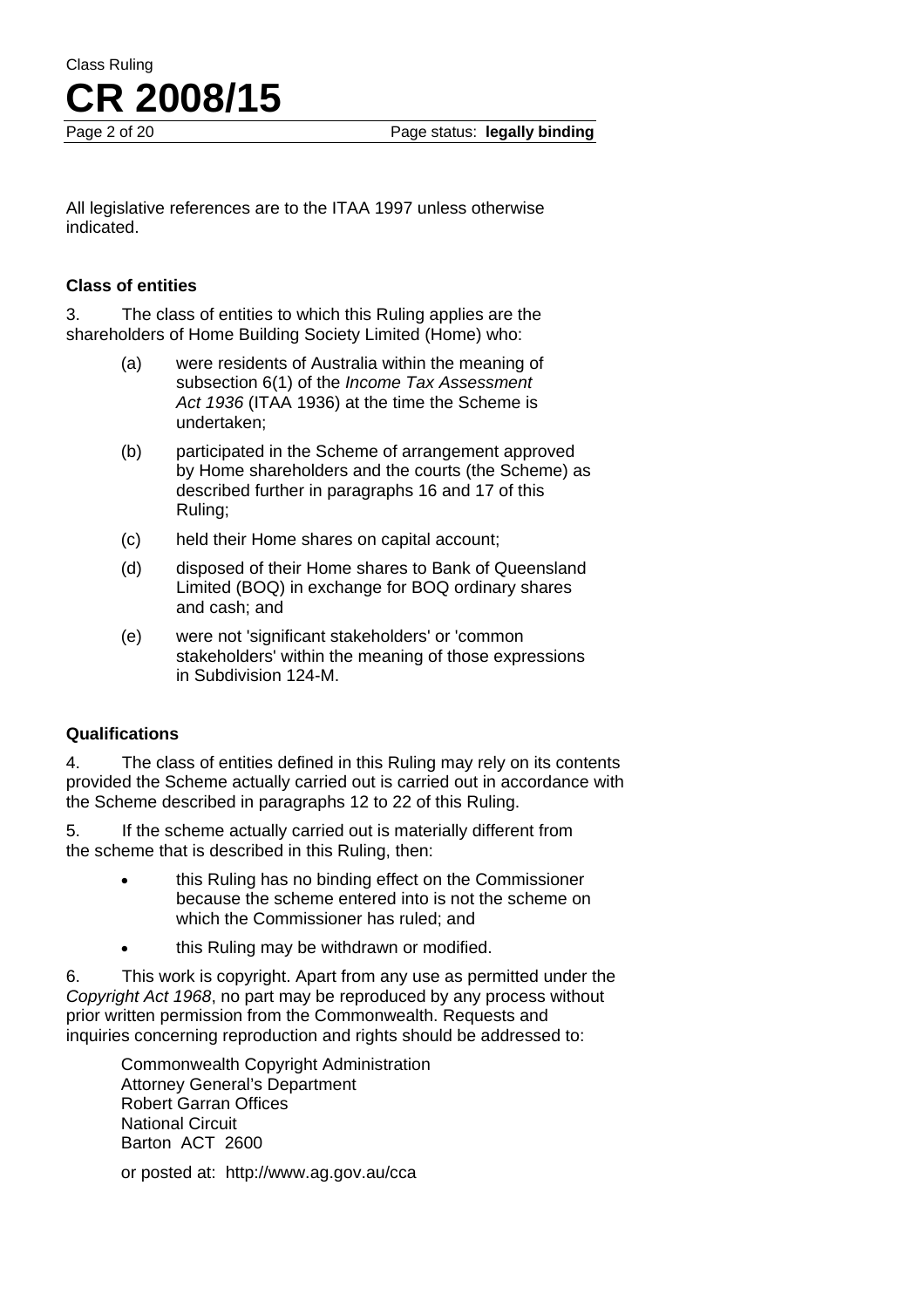Page status: **legally binding** Page 3 of 20

**CR 2008/** 

Class Ruling

### **Date of effect**

7. This Ruling applies from 31 August 2007 to 30 June 2008. However, the Ruling continues to apply after this date to all entities within the specified class who entered into the specified scheme during the term of the Ruling.

8. The Ruling does not apply to taxpayers to the extent that it conflicts with the terms of settlement of a dispute agreed to before the date of issue of the Ruling. Furthermore, the Ruling only applies to the extent that:

- it is not later withdrawn by notice in the *Gazette*; or
- the relevant provisions are not amended.

9. If this Ruling is inconsistent with a later public or private ruling, the relevant class of entities may rely on either ruling which applies to them (item 1 of subsection 357-75(1) of Schedule 1 to the *Taxation Administration Act 1953* (TAA)).

10. If this Ruling is inconsistent with an earlier private ruling, the private ruling is taken not to have been made if, when the Ruling is made, the following two conditions are met:

- the income year or other period to which the rulings relate has not begun; and
- the scheme to which the rulings relate has not begun to be carried out.

11. If the above two conditions do not apply, the relevant class of entities may rely on either ruling which applies to them (item 3 of subsection 357-75(1) of Schedule 1 to the TAA).

### **Scheme**

12. The following description of the Scheme is based on information provided by the applicant. The following documents, or relevant parts of them, form part of and are to be read with the description:

- application for Class Ruling dated 16 October 2007 from Blake Dawson;
- Merger Implementation Deed dated 31 August 2007;
- Home Scheme Booklet dated 25 October 2007; and
- correspondence and emails in relation to the application.

**Note:** certain information has been provided on a commercial-in-confidence basis and will not be disclosed or released under the Freedom of Information legislation.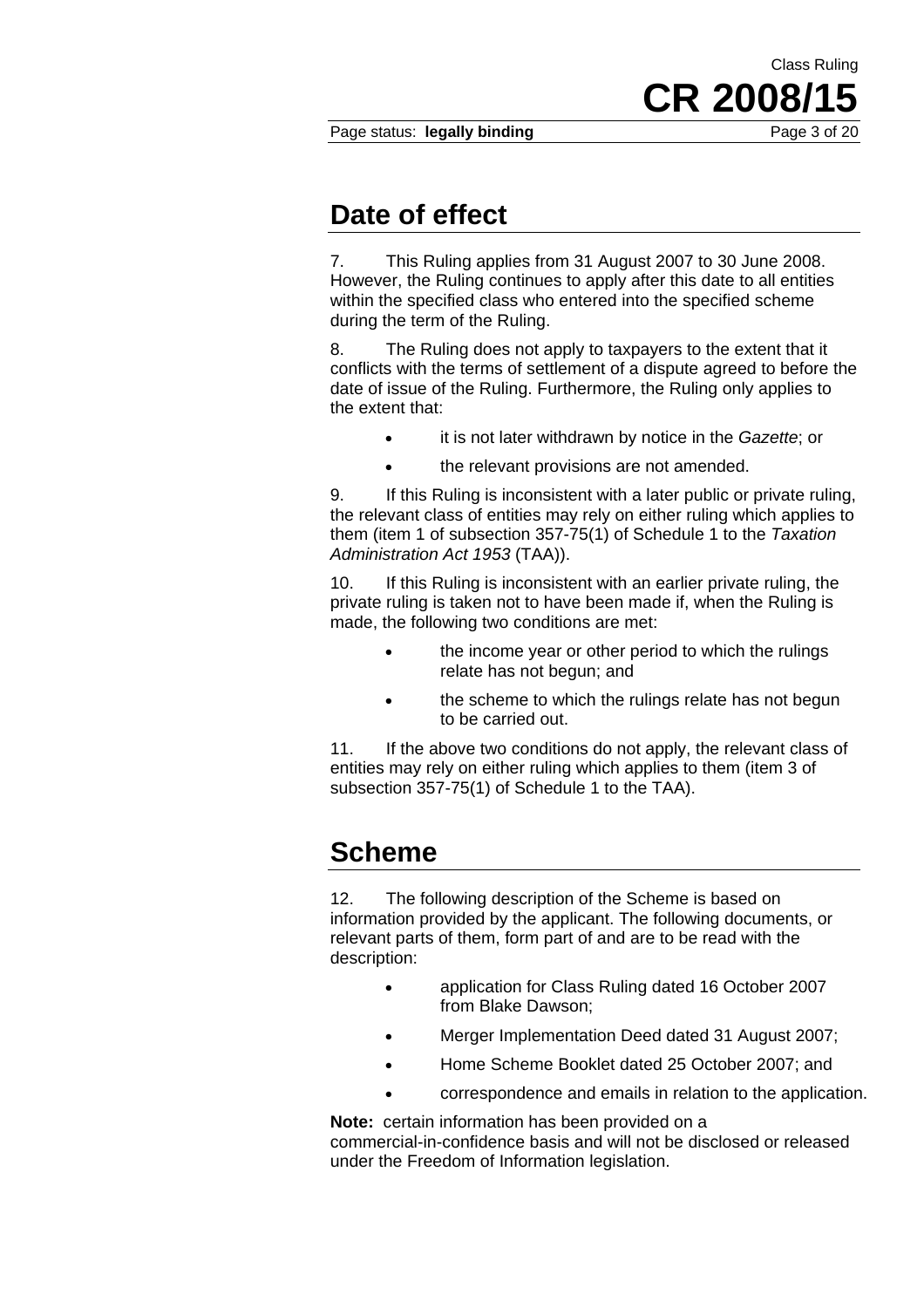Page 4 of 20 **Page status: legally binding** 

13. Home and BOQ are public companies. BOQ is listed on the Australian Securities Exchange (ASX). Home was listed on the ASX until the close of trading on 24 December 2007. Both companies are residents of Australia as defined in subsection 6(1) of the ITAA 1936. BOQ has more than 300 members. Home had more than 300 members until all of the ordinary class Home shares were transferred to BOQ on 18 December 2007.

14. Home was listed on the ASX on 1 March 2002 and there were no shares on issue prior to listing. Accordingly, all Home shareholders acquired their shares after 20 September 1985.

15. Home had two classes of shares on issue:

- A Class; and
- Ordinary Class.

16. On 31 August 2007, Home and BOQ signed a Merger Implementation Agreement (MIA) under which BOQ proposed to acquire Home by way of a Court approved Scheme under section 411 of the *Corporations Act 2001*.

17. The Scheme has received Home ordinary shareholder, regulatory and Court approval. All of the ordinary class Home shares held by Home shareholders were transferred to BOQ on 18 December 2007 (the Implementation Date) when the Scheme was implemented. This resulted in Home becoming a wholly-owned subsidiary of BOQ.

18. In consideration for the transfer of ordinary class Home shares to BOQ, Home shareholders were entitled to receive 0.844 new BOQ shares and \$2.80 in cash for each Home share they held (the Scheme Consideration). The number of new BOQ shares to which a Home shareholder was entitled were rounded up or down to the nearest whole number of BOQ shares.

19. Having received shareholder approval, A Class Home shares were converted to fully paid, ordinary class Home shares on a one for one basis on 7 December 2007. The A Class Home shareholders participated in the Scheme on the same terms as other Home shareholders, except that:

- they were not eligible to vote at the meeting of Home shareholders in relation to the Scheme; and
- on 18 December 2007, they received \$15.19 in capital proceeds (see paragraph 44 of this Ruling for more information) for transferring their Home shares to BOQ.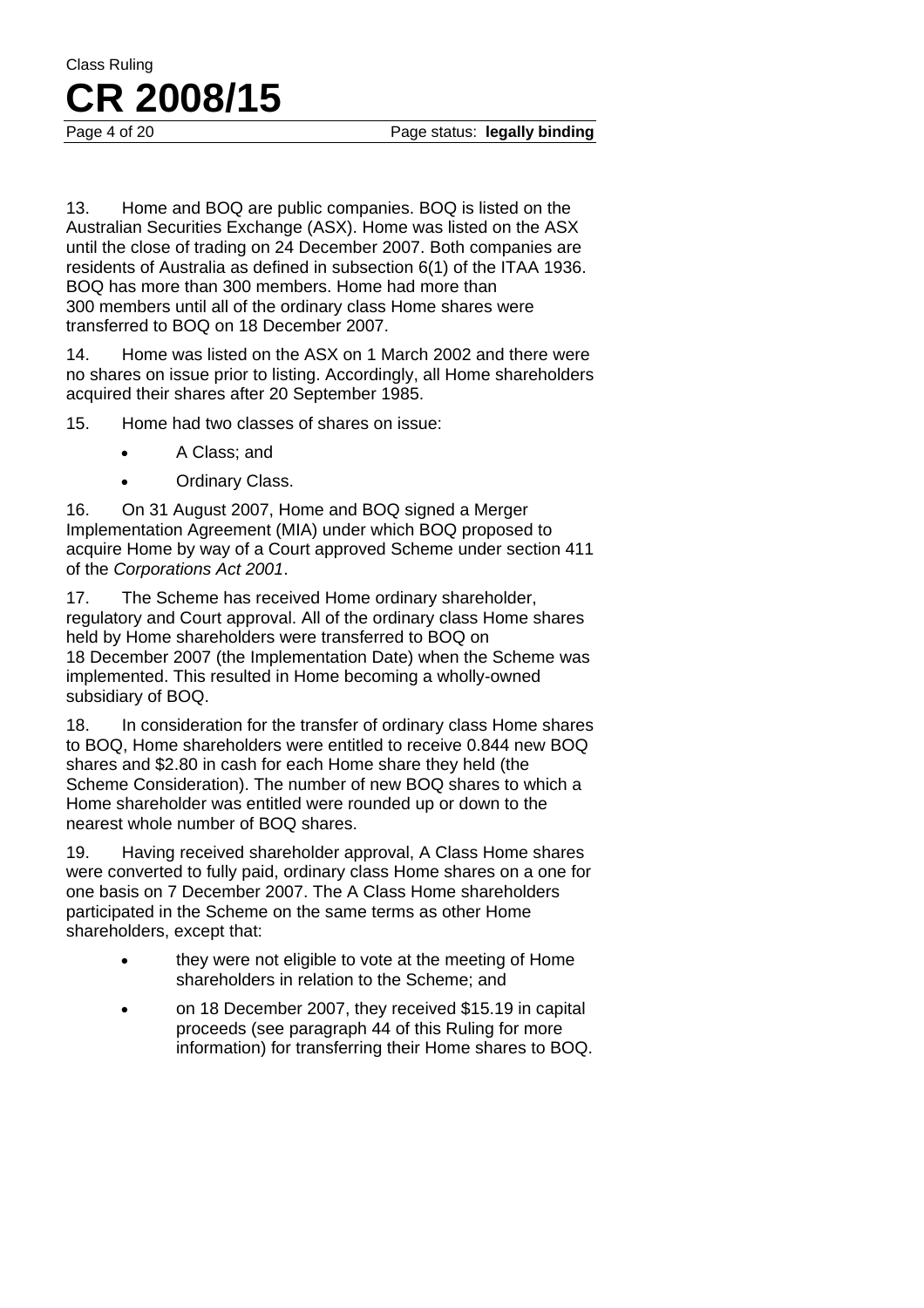CR 2008/

Class Ruling

#### **Foreign shareholders**

20. Home shareholders resident in countries other than Australia and New Zealand were not entitled to receive BOQ shares as consideration for the disposal of their Home shares. The BOQ shares that would otherwise have been issued to them were instead issued to a nominee. The nominee will sell the BOQ shares on the ASX. The net sale proceeds will be remitted to the relevant foreign shareholders.

#### **Share sale facility for small parcel participants**

21. A share sale facility was established pursuant to which small parcel participants (broadly, those Home shareholders with a registered address in Australia or New Zealand who held 355 shares or less in Home) elected to sell the new BOQ shares that they would otherwise have received under the Scheme on substantially the same terms as all other Home shareholders, via a share sale facility. Small parcel participants were not required to hold an account with a broker or nominee and their participation in the share sale facility was entirely voluntary. The share sale facility is not part of the Scheme that is the subject of this Ruling.

#### **Options in Home**

22. BOQ has also made an offer to each Home option-holder to acquire their options in return for a cash payment. This offer is not part of the Scheme that is the subject of this Ruling.

### **Ruling**

#### **Disposal of Home ordinary class shares**

23. CGT event A1 happened when a Home shareholder disposed of their ordinary class Home shares under the Scheme (subsection 104-10(1) and 104-10(2) and paragraph 104-10(3)(b)).

24. The time of the CGT event A1 is the Implementation Date under the Scheme (subsection 104-10(3)).

25. A Home shareholder will make a capital gain from CGT event A1 happening if the capital proceeds from the disposal of an ordinary class Home share exceeds its cost base. A Home shareholder will make a capital loss if the capital proceeds are less than the Home share's reduced cost base (subsection 104-10(4)).

26. The capital proceeds are the total consideration received for each Home share including the cash consideration of \$2.80 per share plus the market value of 0.844 of a BOQ share at the Implementation Date (subsection 116-20(1)). The market value of one BOQ share may be determined as the closing price of a BOQ share on the Implementation Date.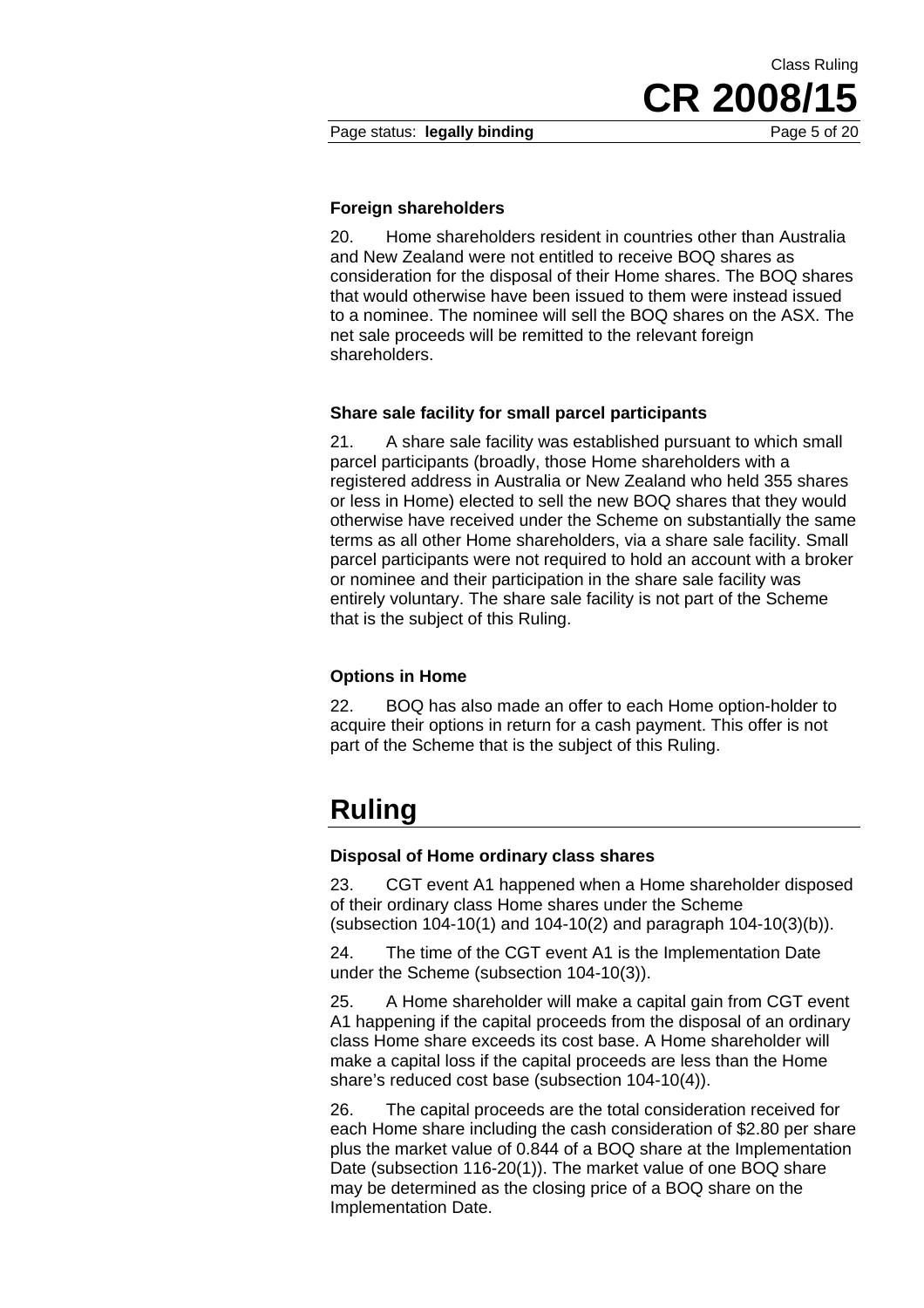Page 6 of 20 **Page status: legally binding** 

27. The issue of a fraction of a BOQ share to a Home shareholder to round up their shareholding to the nearest whole number following the conversion is bonus equity as defined in subsection 130-20(1). No part of the bonus equity is a dividend.

#### **Availability of scrip for scrip roll-over**

28. A Home shareholder is eligible to choose scrip for scrip roll-over to the extent that they receive BOQ shares in exchange for their Home shares under the Scheme if:

- apart from the roll-over under Subdivision 124-M, they will make a capital gain when CGT event A1 happens to their Home shares (paragraph 124-780(3)(b));
- they cannot disregard (except because of a roll-over) any capital gain they might make from a replacement BOQ share (paragraph 124-795(2)(a)); and
- all other relevant requirements of Subdivision 124-M are satisfied.

#### **Consequences of scrip for scrip roll-over for Home shareholders**

29. A Home shareholder who received BOQ shares and cash for the disposal of their Home shares and chose roll-over may disregard the capital gain from the disposal to the extent that the shareholder received replacement BOQ shares for the disposal of their Home shares. The capital gain is not disregarded to the extent that the shareholder received cash for the disposal of their Home shares (subsection 124-790(1)).

#### **Cost base of replacement BOQ shares**

30. If a Home shareholder chose roll-over, the first element of the cost base of the replacement BOQ share is worked out by attributing, on a reasonable basis, the cost base of the Home share disposed of. However, the cost base of the Home share must first be reduced by so much of it that relates to the cash proceeds (subsections 124-785(2) and (3)).

31. The first element of the reduced cost base of the replacement BOQ share is calculated in the same manner (subsection 124-785(4)).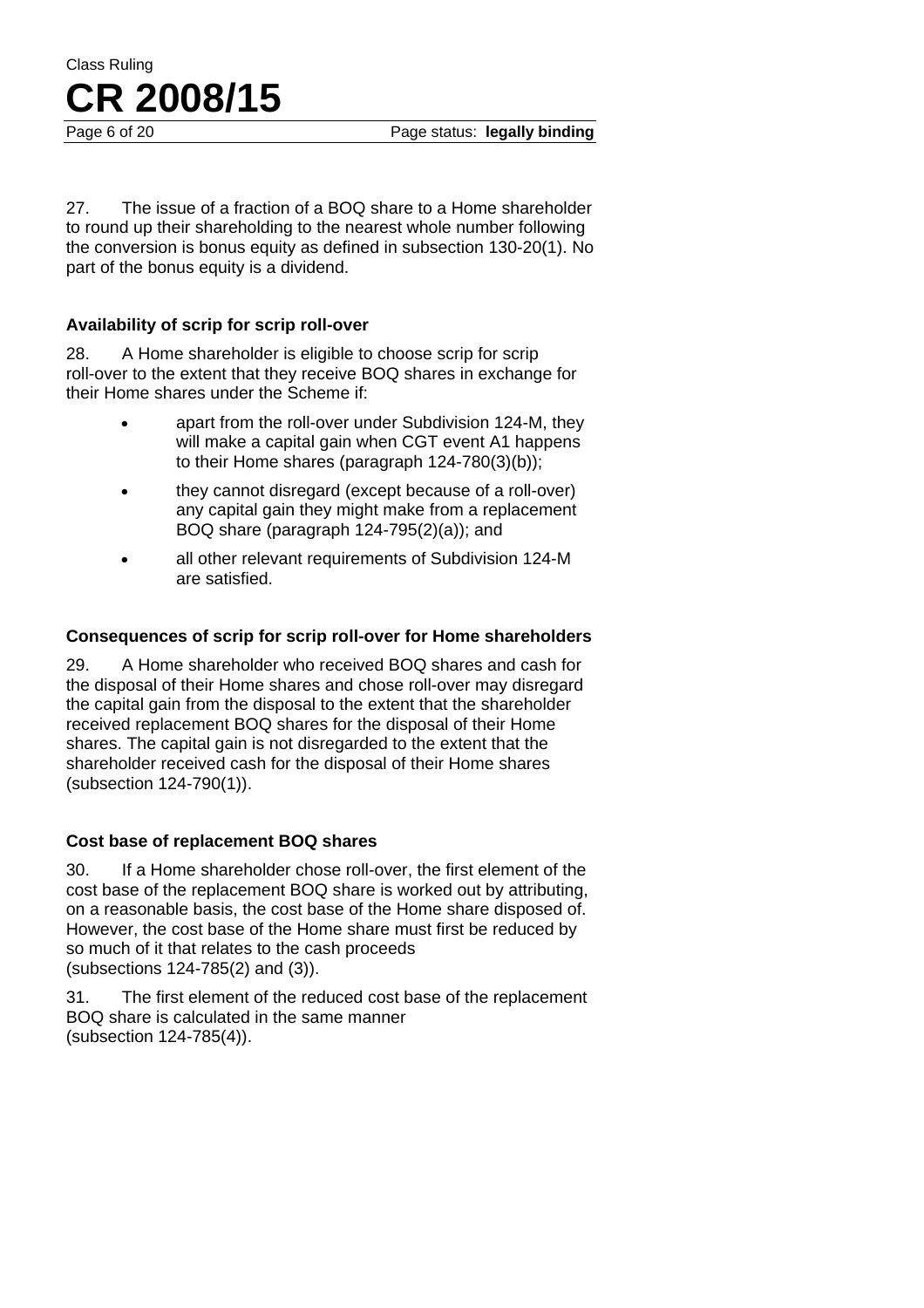#### Page status: **legally binding** Page 7 of 20

Class Ruling

CR 2008/

32. In working out the amount of the cost base of a Home share that is reasonably attributable to the cash consideration, the Commissioner accepts the following method:

| Cost Base of | Value of cash consideration                  |
|--------------|----------------------------------------------|
|              | Value of share consideration plus cash       |
| Home shares  | consideration (i.e. the total consideration) |

where:

- (1) share consideration means 0.844 BOQ share for each Home share held as provided in paragraph 18 of this Ruling. The market value of one BOQ share may be determined as the closing share price on the ASX of a BOQ share on the Implementation Date. Refer to paragraph 44 of this Ruling under 'Capital Proceeds'; and
- (2) cash consideration means \$2.80 per Home share.

#### **Acquisition date of BOQ shares**

33. The acquisition date of BOQ shares is the date that they were issued to each Home shareholder (that is the Implementation Date) (section 109-10).

34. For Home shareholders who choose scrip for scrip roll-over, the acquisition date of their BOQ shares for CGT discount purposes is the date they acquired the corresponding Home shares that are disposed of under the Scheme (item 2 of the table in subsection 115-30(1)).

#### **Discount capital gain**

35. A Home shareholder who, apart from the roll-over, would make a capital gain is eligible to treat the capital gain as a discount capital gain providing they held the Home share for at least 12 months before the disposal and the other requirements of Subdivision 115-A are satisfied (section 115-25).

**Commissioner of Taxation**  5 March 2008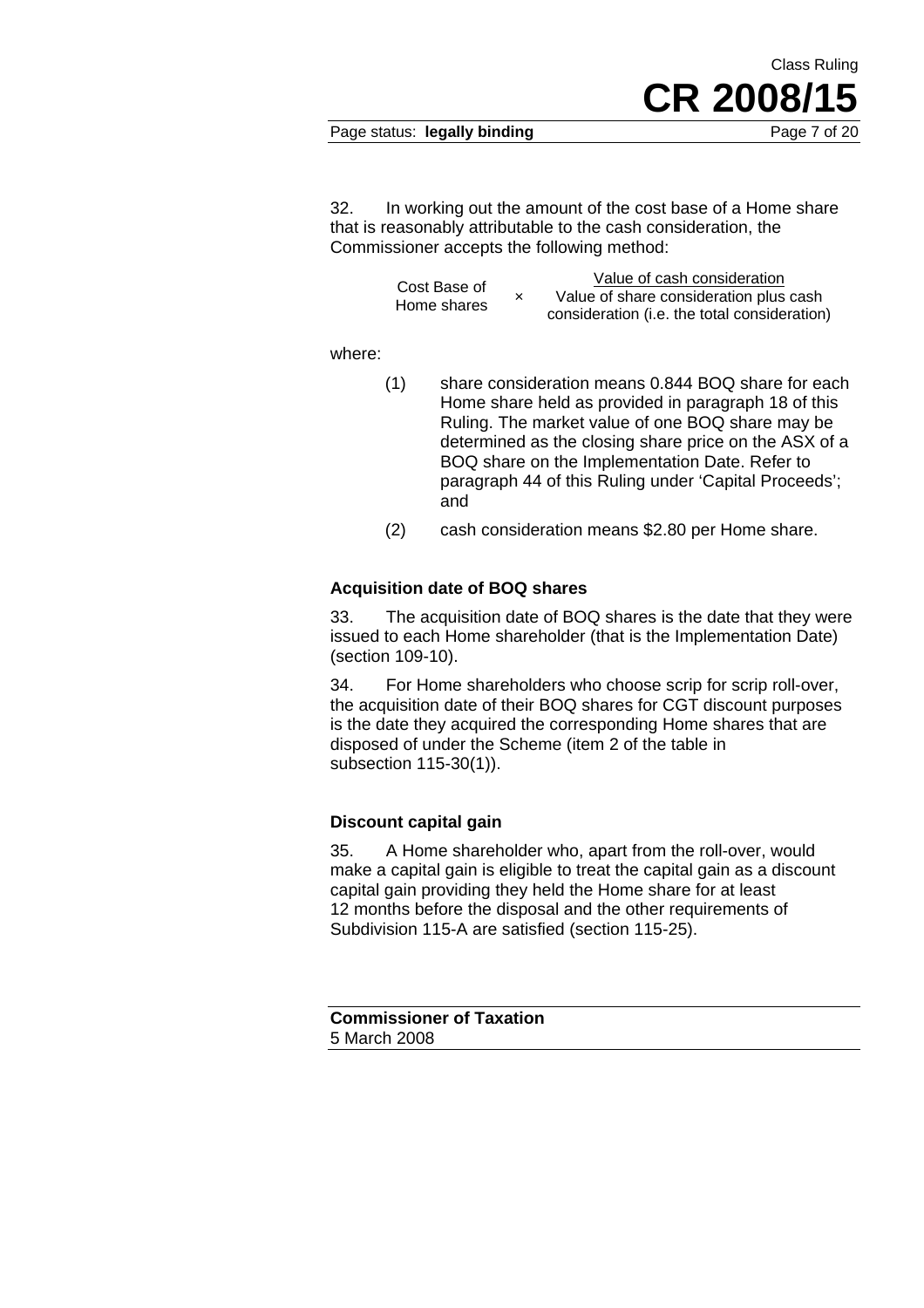Page 8 of 20 **Page status: not legally binding** 

# **Appendix 1 – Explanation**

Class Ruling

**CR 2008/15**

 $\bf{0}$ *This Appendix is provided as information to help you understand how the Commissioner's view has been reached. It does not form part of the binding public ruling.* 

#### **Disposal of Home ordinary class shares**

36. A Home shareholder's assessable income includes their net capital gain (if any) for the income year (section 102-5). A net capital gain is the total of their capital gains for the income year reduced by certain capital losses they have made (subsection 100-10(1)).

37. A capital gain or capital loss is made if a CGT event happens (section 100-20). CGT event A1 happens if there is a change in the ownership of a CGT asset from one entity to another (section 104-10). A CGT asset includes shares in a company (section 108-5).

38. CGT event A1 happens when a contract to dispose of the asset is entered into, or if there is no contract, when the change of ownership occurs (subsection 104-10(3)).

39. The time when CGT event A1 happens determines the income year in which any capital gain or capital loss is made and whether the CGT discount applies to any capital gain.

40. As it was a merger effected by Court approval, the Scheme did not involve a disposal of shares under a contract. When a Home shareholder disposed of a Home ordinary class share to BOQ under the Scheme, CGT event A1 happened when the change of ownership occurred. This occurred when the Home shares were transferred to BOQ on the Implementation Date.

41. A capital gain is made if the capital proceeds from the disposal are more than the Home share's cost base. A capital loss is made if those capital proceeds are less than the Home share's reduced cost base (section 104-10(4)).

42. Section 116-20 provides that the capital proceeds from a CGT event is the total of:

- the money received; and
- the market value of any property received or entitled to be received (worked out as at the time of the event).

43. The capital proceeds for Home shareholders is any cash consideration plus any share consideration received in respect of the disposal of Home shares.

44. The capital proceeds Home shareholders received for each Home share was \$17.99, which comprised of:

- \$2.80 in cash, plus
- \$15.19, which was the market value of 0.844 of a BOQ share on 18 December 2007 (the Implementation Date).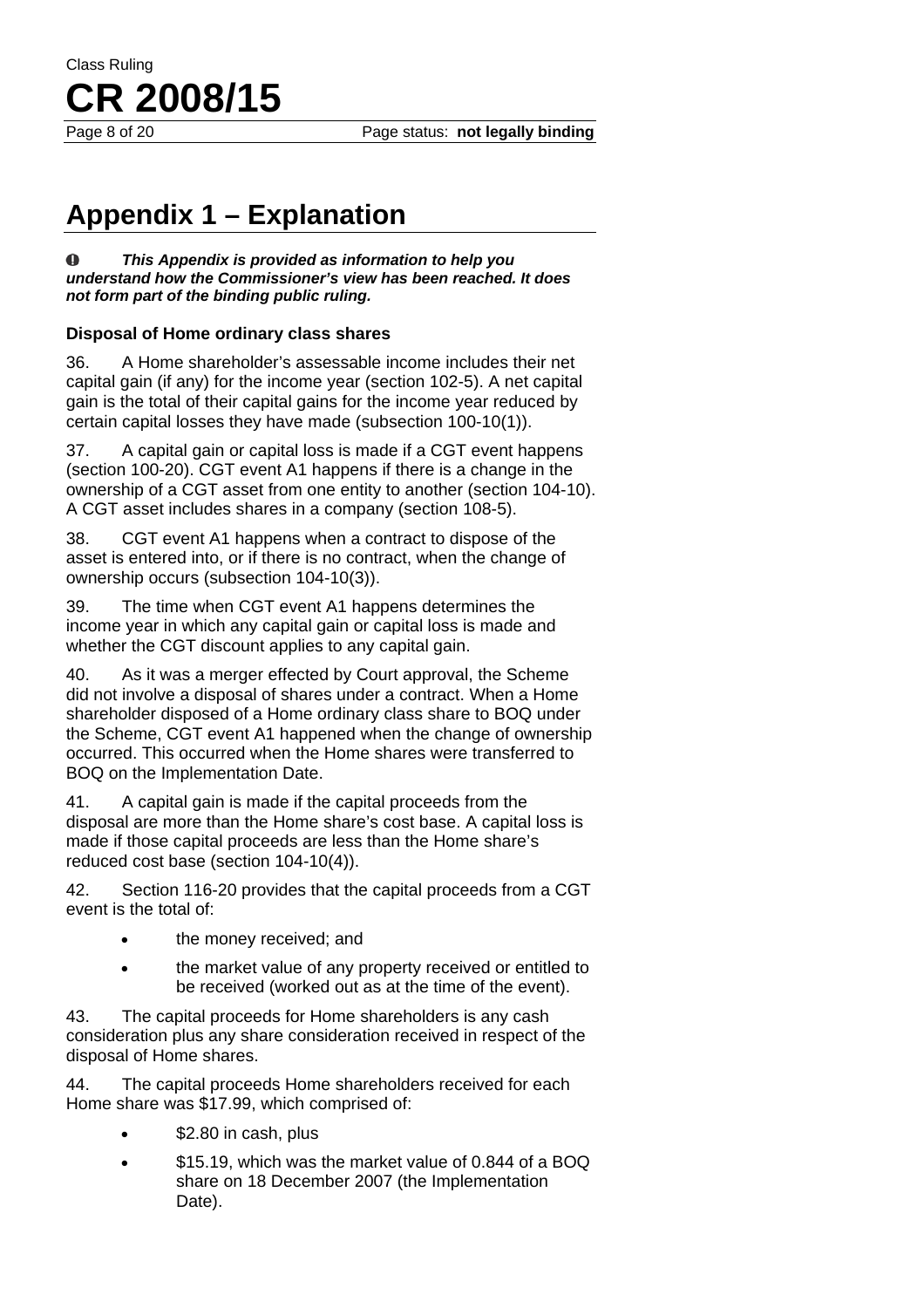Page status: **not legally binding** Page 9 of 20

**CR 2008** 

Class Ruling

45. The Commissioner will accept as the market value of the BOQ shares on the Implementation Date, the closing share price of a BOQ share on the date that the Home shareholders dispose of their Home shares provided that the closing price does not vary by more than 5% from either the minimum or maximum traded price over the course of that day. As the closing price did not vary by more than 5%, the market value of a BOQ share on the Implementation Date is accepted as \$18.00, the closing price of a BOQ share on the Implementation Date.

#### **Availability of scrip for scrip roll-over for Home shareholder**

46. Scrip for scrip roll-over enables a shareholder to disregard all or part of a capital gain they make from a share that is disposed of as part of a corporate restructure, including a merger, if the shareholder receives a replacement share in exchange.

47. The capital gain is disregarded completely if the only capital proceeds the shareholder receives are replacement shares. A capital gain is only partially disregarded if, in addition to shares, there is cash consideration as part of the capital proceeds.

#### *Requirements for scrip for scrip roll-over*

48. Subdivision 124-M contains a number of conditions for, and exceptions to, the eligibility of a Home shareholder to choose scrip for scrip roll-over:

#### *Shares are exchanged for shares in another company*

49. Paragraph 124-780(1)(a) requires an entity (the original interest holder) to exchange a share for a share in another company.

50. This requirement was satisfied by those Home shareholders who received shares in BOQ as consideration for the disposal of their Home shares under the Scheme. As Home shareholders received BOQ shares plus cash as consideration for disposal of their Home shares, roll-over is available to the extent that the Home shareholders received BOQ shares for their Home shares.

#### *The exchange occurs as part of a single arrangement*

51. Paragraph 124-780(1)(b) requires that shares in an entity be exchanged in consequence of a single arrangement.

52. In the context of the scrip for scrip roll-over provisions, the merger of Home and BOQ under the Scheme is considered to be a single arrangement. The single arrangement must also satisfy the following conditions.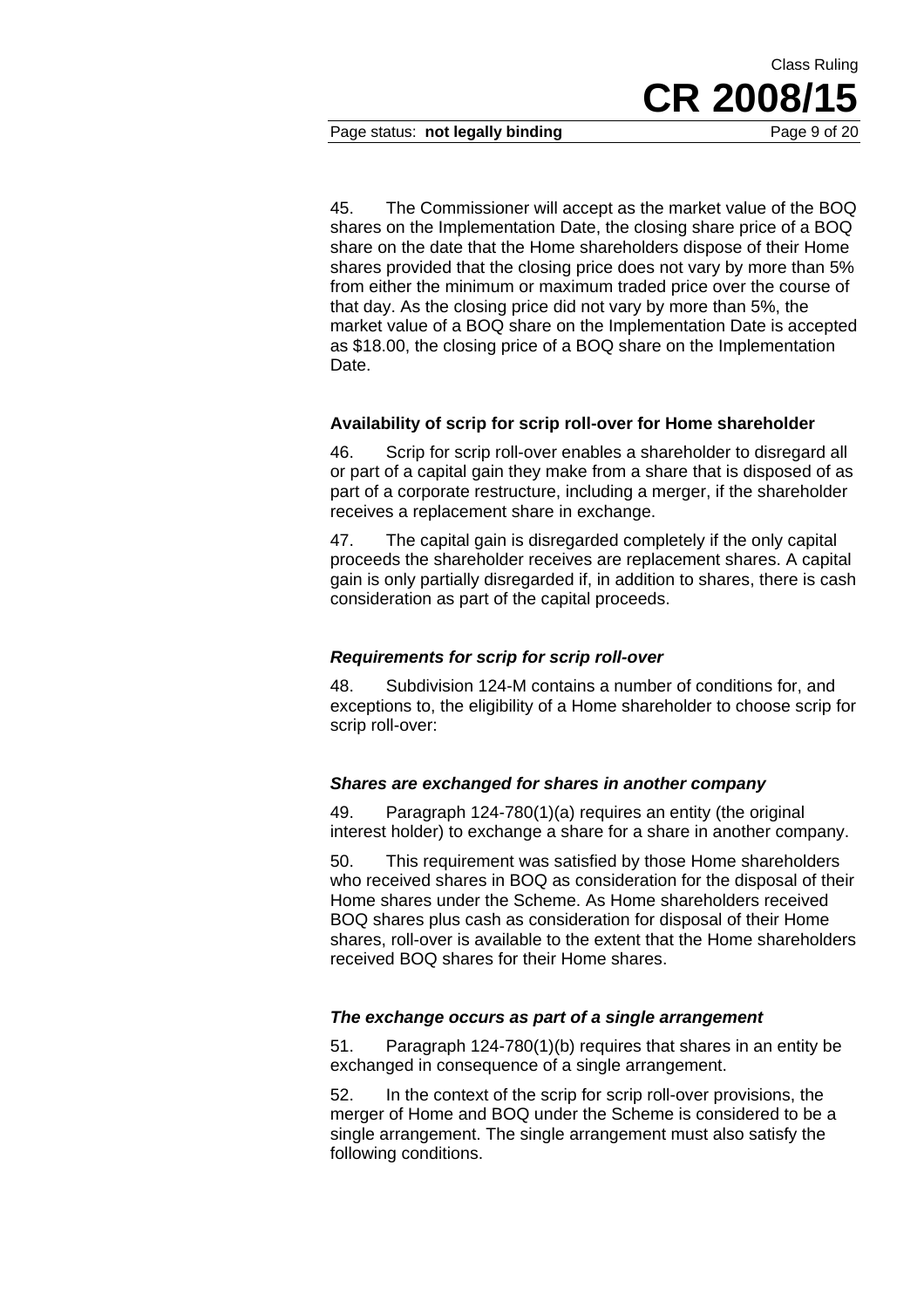#### *(a) 80% ownership*

53. Paragraph 124-780(2)(a) requires that shares in an entity be exchanged in a single arrangement that results in another entity becoming the owner of 80% or more of the voting shares in the original entity.

54. This requirement was satisfied as on completion of the Scheme, BOQ became the owner of all the fully paid shares in Home. Accordingly, BOQ is the only entity with voting shares in Home. All the ordinary class Home shares satisfy the definition of a 'voting share' in subsection 995-1(1).

#### *(b) All voting share owners participate*

55. Paragraph 124-780(2)(b) requires that the exchange of shares is in consequence of a single arrangement in which at least all owners of voting shares in the original entity (apart from the acquiring entity or members of the acquiring entity's wholly-owned group) could participate.

56. This requirement is satisfied as all the owners of voting shares in Home were entitled to participate in the Scheme, as approved by Home shareholders.

#### *(c) Participation is on substantially the same terms*

57. Paragraph 124-780(2)(c) requires that the exchange is in consequence of a single arrangement in which participation is available on substantially the same terms for all of the owners of interests of a particular type in the original entity.

58. The issued share capital of the original entity may consist of different classes of shares with different rights attached to the shares in each class. Each class of share will be regarded as a different type of interest for the purposes of paragraph 124-780(2)(c) if there is sufficient difference in the rights attaching to each class of share. If each shareholder within each class of share is able to participate in the Scheme on substantially the same terms, the requirement in paragraph 124-780(2)(c) will be satisfied.

59. The issued share capital of Home consists of more than one class of shares. There are ordinary class Home shares and A class Home shares. Both classes of shares have different voting and dividend rights and obligations in relation to transfer. The difference in the rights attaching to each class of shares is sufficient for each class to be regarded as a different type of interest for the purposes of paragraph 124-780(2)(c). Therefore, while the offer made to A class Home shareholders and ordinary class Home shareholders differs, the Scheme satisfies the requirement in paragraph 124-780(2)(c) as the offer to Home shareholders within each class of share is on substantially the same terms.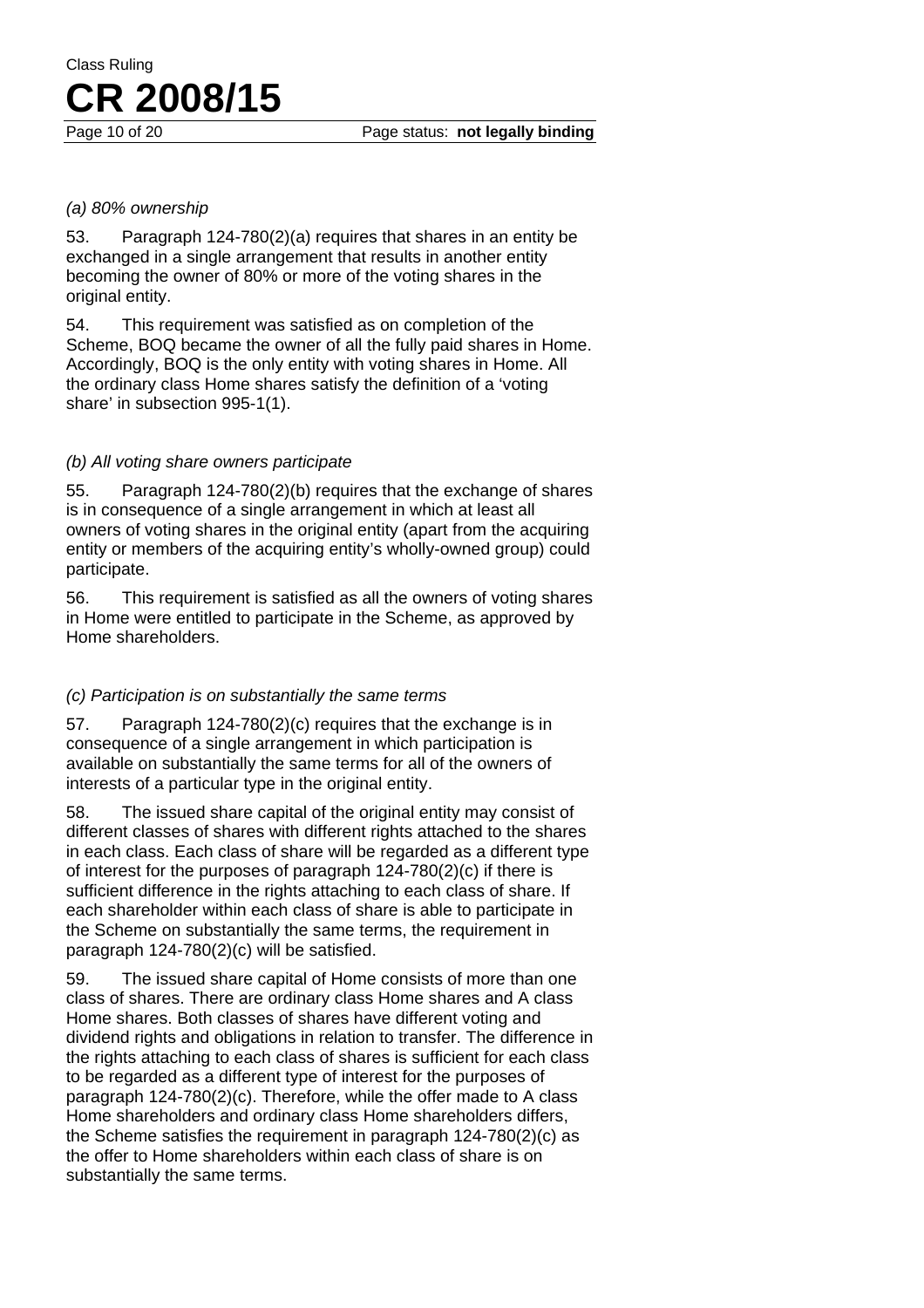Page status: **not legally binding** Page 11 of 20

CR 2008/1

Class Ruling

60. Note 2 to subsection 124-780(2) states that participation will be on substantially the same terms even if matters such as those referred to in subsections 619(2) and (3) of the *Corporations Act 2001*  affect the capital proceeds that each participant can receive. Subsection 619(3) of the *Corporations Act 2001* deals with nominee arrangements for foreign shareholders.

61. Therefore, paragraph 124-780(2)(c) will be met to the extent that the parties rely on subsection 619(3) of the *Corporations Act 2001* in relation to foreign shareholders. The issue of BOQ shares to a nominee for sale on behalf of ineligible foreign Home shareholders will not prevent the arrangement from being on substantially the same terms for all owners of Home shares.

62. The share sale facility (which was limited to Australian and New Zealand shareholders who hold up to 355 Home shares), although available at the same time as the Scheme that is the subject of this Ruling, is a separate transaction from the Scheme and does not prevent the arrangement being on substantially the same terms for all shareholders.

#### *Conditions for roll-over are satisfied*

63. Paragraph 124-780(1)(c) requires that the conditions for rollover outlined in subsection 124-780(3) are met. These conditions must be met in relation to each Home share for which scrip for scrip roll-over is chosen.

64. The conditions in subsection 124-780(3) are as follows.

#### *(a) The Home shares are post-CGT shares*

65. Paragraph 124-780(3)(a) requires that the original interest holder acquired their original interests on or after 20 September 1985.

66. As Home was listed on the ASX on 1 March 2002 and there were no shares on issue prior to listing, all of the issued shares in Home were acquired on or after 20 September 1985. Therefore, this condition is satisfied.

#### *(b) A Home shareholder would otherwise make a capital gain*

67. Paragraph 124-780(3)(b) requires that, apart from the roll-over, the original interest holder would make a capital gain from a CGT event happening in relation to its original interest.

68. Whether a Home shareholder would, apart from the roll-over, make a capital gain from the disposal of any of their shares to BOQ is a question of fact that is dependent on the specific circumstances of each shareholder – in particular, on the cost base of each Home share and the value of the capital proceeds received. Therefore, whether this condition is met will depend on the individual circumstances of the Home shareholder.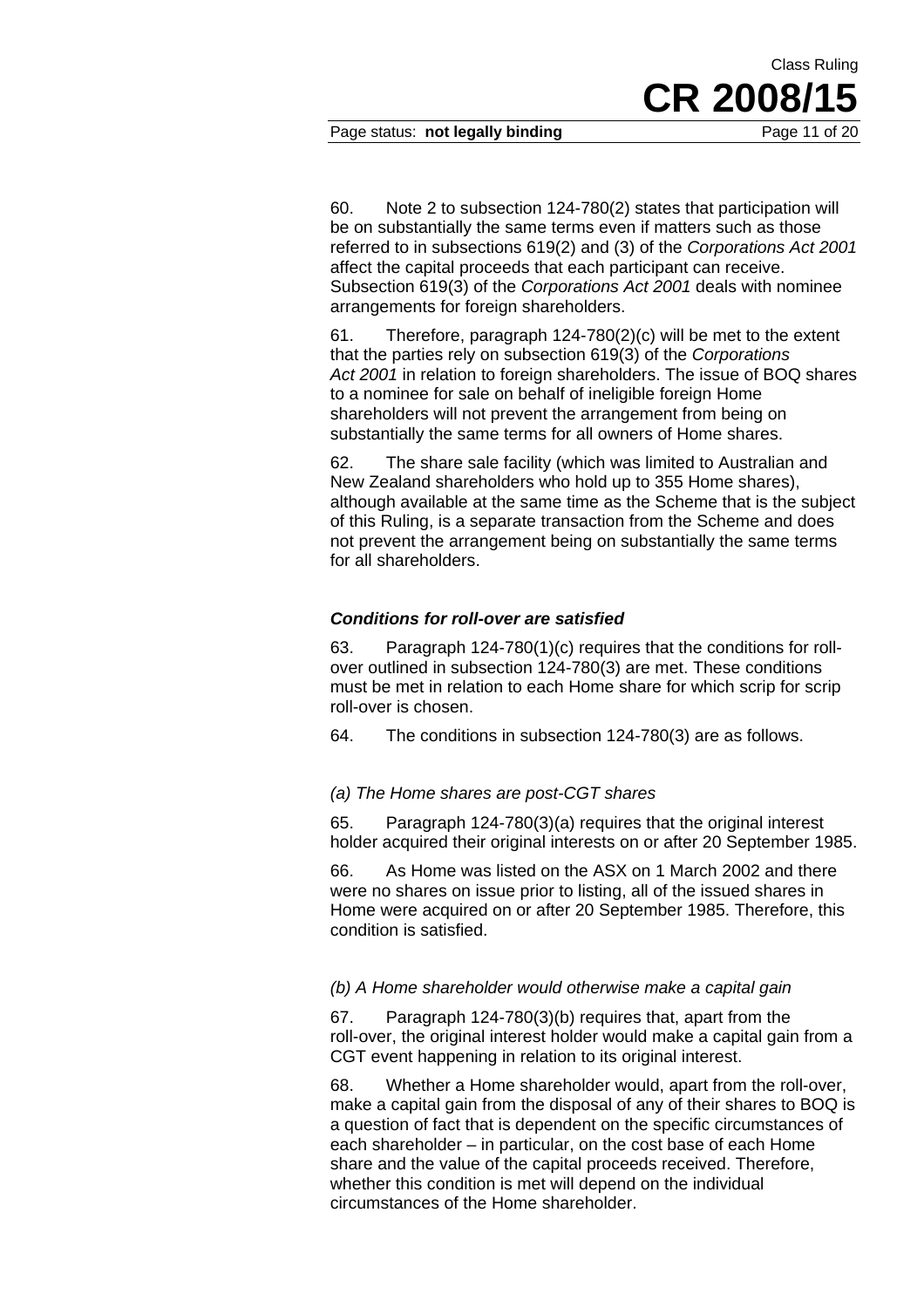#### Page 12 of 20 **Page status: not legally binding**

#### *(c) Home shareholders receive a replacement interest in the group acquiring their original share*

Class Ruling

**CR 2008/15**

69. Paragraph 124-780(3)(c) requires that the replacement interest is in the acquiring entity or the ultimate holding company of the wholly owned group which includes the acquiring entity.

70. This requirement was satisfied as the Home shareholders received shares in BOQ, the acquiring entity under the Scheme.

#### *(d) A Home Shareholder must choose to obtain scrip for scrip roll-over*

71. Paragraph 124-780(3)(d) requires that the original interest holder chooses the roll-over, or if section 124-782 applies, the original interest holder and the replacement entity jointly choose to obtain the roll-over.

72. Section 124-782 has no application in the Scheme since there are no significant stakeholders or common stakeholders under the arrangement.

73. Subject to their eligibility (see paragraph 28 of this Ruling), whether a Home shareholder chose to obtain roll-over in relation to the disposal of a Home share is a question of fact to be determined for each Home shareholder.

74. The additional requirements in paragraphs 124-780(3)(d) and 124-780(3)(e) are not relevant to the Scheme because there is no significant stakeholder or common stakeholder (as defined in section 124-783) in Home at the time the Scheme is implemented.

### *Further conditions are not applicable*

75. Subsection 124-780(4) provides that the additional requirements in subsection 124-780(5) must be satisfied if the original interest holder and the acquiring entity did not deal with each other at arm's length and:

- (a) neither the original entity (Home) nor the replacement entity (BOQ) had at least 300 members just before the arrangement started (paragraph 124-780(4)(a)); or
- (b) the original interest holder, the original entity and the acquiring entity were all members of the same linked group just before the arrangement started (paragraph 124-780(4)(b)).

76. BOQ and Home shareholders are dealing with each other at arm's length. Therefore, the further conditions in subsection 124-780(4) are not relevant.

77. Even if any Home shareholders were considered not to be at arm's length, paragraph 124-780(4)(a) will not apply because both Home and BOQ have at least 300 members immediately before the arrangement started. Paragraph 124-780(4)(b) will not apply as Home shareholders, Home and BOQ were not members of the same linked group immediately before the arrangement started.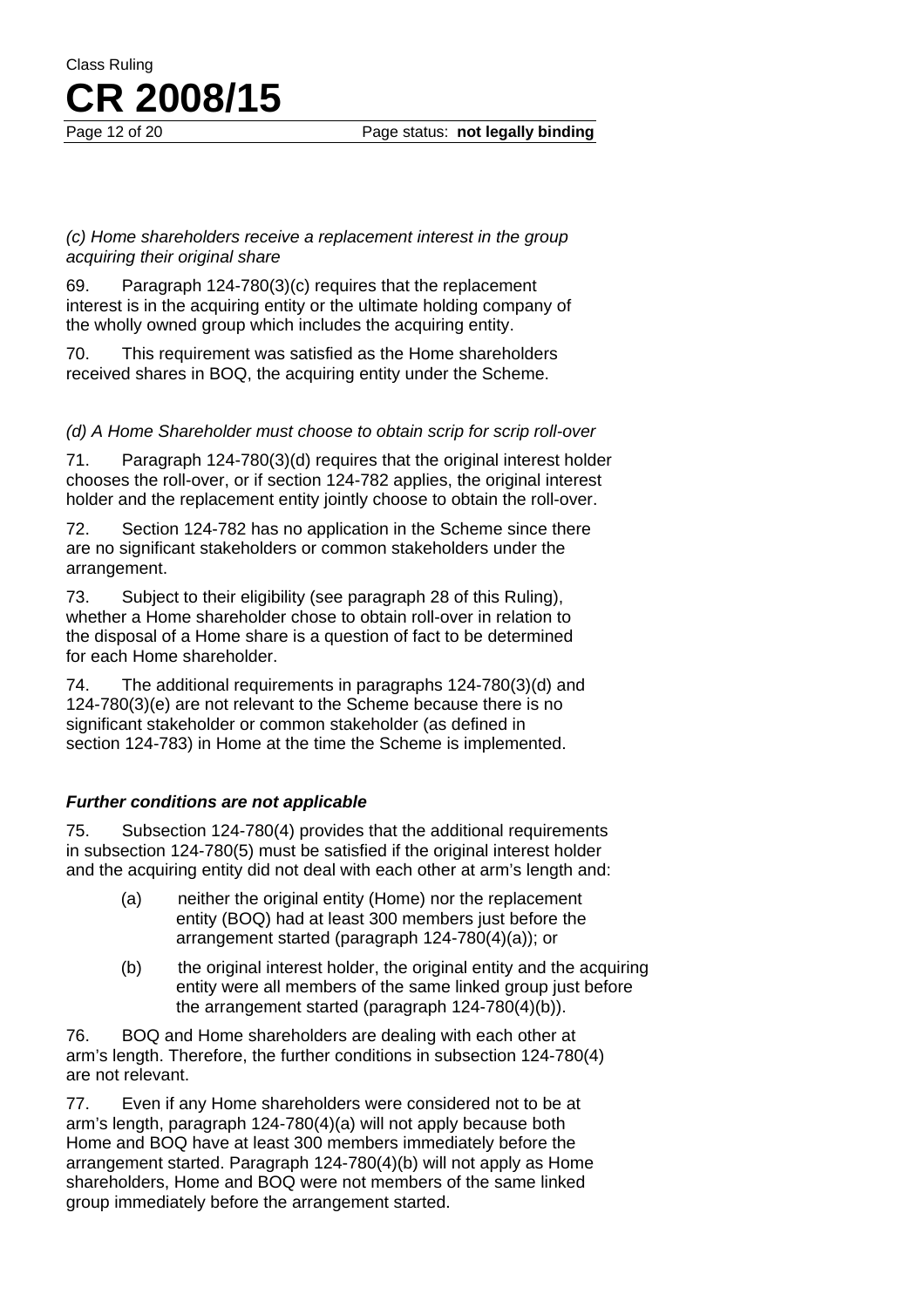Page status: **not legally binding** Page 13 of 20

CR 2008/

Class Ruling

#### *Exceptions to obtaining scrip for scrip roll-over are not applicable*

78. Section 124-795 contains a number of exceptions where scrip for scrip roll-over cannot be chosen. The exceptions in section 124-795 are as follows.

#### *(a) Home shareholders are residents of Australia*

79. Subsection 124-795(1) provides that roll-over is not available if, just before the disposal, the original interest holder is a foreign resident unless, just after the acquisition of the replacement interest, the replacement interest is not taxable Australian property.

80. The class of entities to whom this Ruling applies is limited to Home shareholders who are residents of Australia at the time of the Scheme. As a consequence, the exception in subsection 124-795(1) will not apply to limit this Ruling in that regard.

#### *(b) A capital gain cannot (apart from the roll-over) be otherwise disregarded*

81. Paragraph 124-795(2)(a) provides that the roll-over is not available if any capital gain the original interest holder might make from their replacement interest would be disregarded (except because of a roll-over).

82. Whether a capital gain arising from the disposal of a Home share is disregarded under another provision of the ITAA 1997 (for example, the Home shares are trading stock held by the Home shareholder) is a question of fact for each shareholder. Paragraph 3 and 28 of this Ruling limits the application of the Ruling in this regard.

#### *(c) Acquiring entity is not a foreign resident*

83. Paragraph 124-795(2)(b) provides that the roll-over is not available if the original interest holder and the acquiring entity are members of the same wholly owned group just before the original interest holder stops owning their original interest and the acquiring entity is a foreign resident.

84. This exception does not apply as the Home shareholders and BOQ were not members of the same wholly-owned group just before the Scheme was implemented. In addition, BOQ is not a foreign resident company.

#### *(d) No roll-over is available under Division 122 or Subdivision 124-G*

85. Subsection 124-795(3) provides that the roll-over is not available if a roll-over can be chosen under Division 122 or Subdivision 124-G.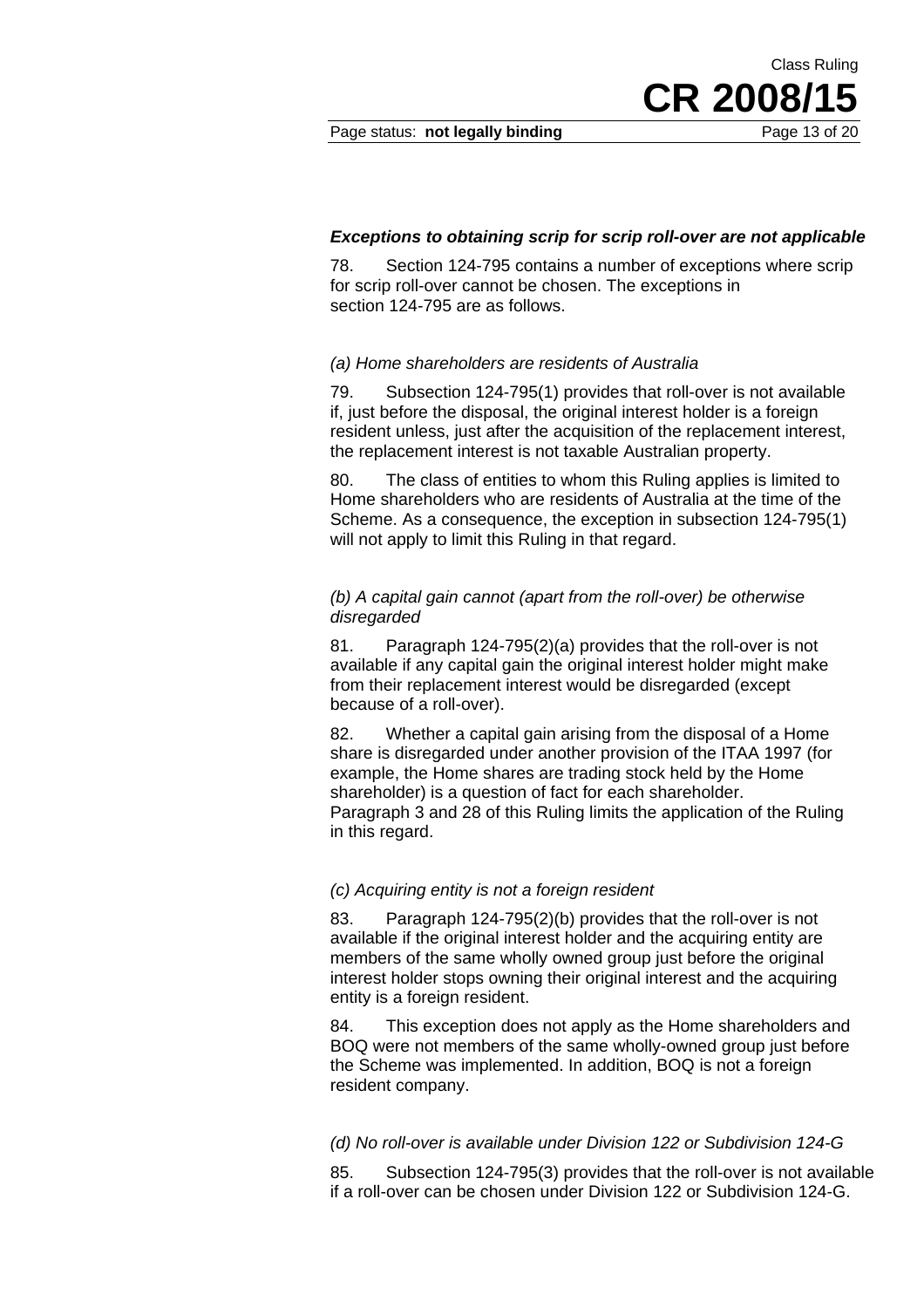Page 14 of 20 Page status: **not legally binding** 

86. This exception will not apply as the circumstances of the Scheme are such that a roll-over pursuant to Division 122 or Subdivision 124-G is not available.

#### **Consequences of scrip for scrip roll-over**

87. Scrip for Scrip roll-over enables a shareholder to disregard all or part of a capital gain from a share that is disposed of as part of a corporate restructure, including a merger, if the shareholder receives a replacement share in exchange.

88. If the only capital proceeds the shareholder receives are replacement shares, the capital gain is disregarded completely (subsection 124-785(1)). All of the cost base of the original shares can be allocated to the replacement shares (subsection 124-785(2)).

#### *Consequences of roll-over where Home shares and cash are received as capital proceeds*

89. If the capital proceeds paid to Home shareholders in respect of their Home shares consist of cash as well as BOQ shares, a shareholder is able to choose only partial roll-over. Roll-over will not be available to the extent that any capital gain is attributable to the \$2.80 cash (ineligible proceeds) paid per Home share (subsection 124-790(1)).

90. In calculating the capital gain attributable to their ineligible proceeds, a Home shareholder should deduct from the total proceeds a reasonable portion of the cost base of their Home shares (just before their disposal to BOQ) (subsection 124-790(2)).

91. In making a reasonable apportionment of the cost base of a Home share, it would be appropriate for a shareholder to consider the value of the ineligible proceeds, fixed at \$2.80, compared with the value of the BOQ shares on the date that CGT event A1 happens to their Home shares.

92. In working out the amount of the cost base of the Home share that is reasonably attributable to the cash consideration, the Commissioner accepts the following method:

|              |             | value of cash consideration                     |
|--------------|-------------|-------------------------------------------------|
| Cost Base of | Home shares | value of share consideration plus cash          |
|              |             | consideration (that is the total consideration) |

where:

- (1) share consideration means 0.844 BOQ share for each Home share held as provided in paragraph 18 of this Ruling. The market value of one BOQ share may be determined as the closing share price on the ASX of a BOQ share on the Implementation Date. Refer to paragraph 44 of this Ruling under 'Capital Proceeds'; and
- (2) cash consideration means \$2.80 per Home share.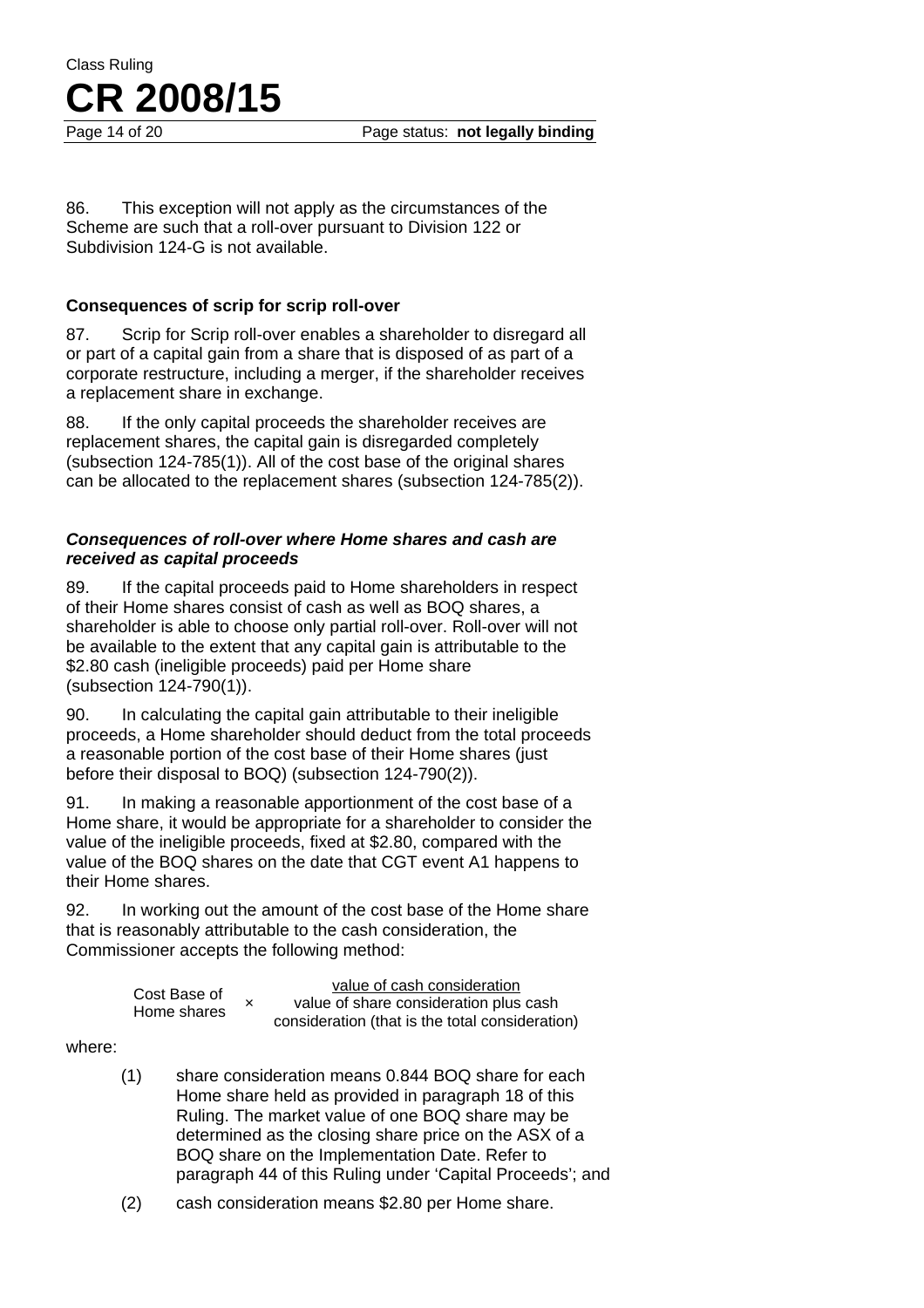Page status: **not legally binding** Page 15 of 20

CR 2008/

Class Ruling

93. The cost base of the Home shares, reduced by that portion that is taken into account in working out any capital gain in respect of the ineligible proceeds, will form the first element of the cost base of the replacement BOQ shares (subsections 124-785(2) and (3) and Subdivision 110-A).

94. The first element of the reduced cost base is calculated in a similar manner (subsection 124-785(4) and Subdivision 110-B).

95. The following example provides guidance for Home shareholders to work out their capital gains tax consequences if they choose roll-over in respect of the disposal of their shares to BOQ under the Scheme.

96. The example shows how to work out:

- a capital gain attributable to the cash they receive for their Home shares; and
- the first element of the cost base of their replacement BOQ shares.

97. Where a Home shareholder works out the first element of the cost base of their BOQ shares in accordance with the approach adopted in the following example, the Commissioner will accept that this represents a reasonable attribution of the cost base of each Home share. However, it is recognised that this approach may not be the only reasonable method.

#### **Example of partial roll-over**

98. *Adam acquires 1,000 ordinary class Home shares for \$4,000 in 2003. At the Implementation Date, Adam receives consideration of \$2,800 cash (\$2.80 × 1,000) and 844 BOQ shares. The market value of a BOQ share at the Implementation Date is \$18.00.* 

*Adam chose scrip for scrip roll-over.* 

*Calculation of capital gain attributable to the cash component of the consideration (ineligible proceeds)* 

*The capital gain from the cash component of the consideration could be determined as follows:* 

| Cash proceeds                  | $=$ | \$2,800                                                                      |  |  |
|--------------------------------|-----|------------------------------------------------------------------------------|--|--|
| Total consideration            | $=$ | share consideration + cash consideration                                     |  |  |
|                                |     | $=$ $(844 \times $18) + $2,800$                                              |  |  |
|                                | $=$ | \$17,992                                                                     |  |  |
| Cost base of cash<br>component |     | cost base of<br>cash consideration<br>Home shares $x$<br>total consideration |  |  |
|                                |     | $$4,000 \times ($2,800 / $17,992)$                                           |  |  |
|                                |     | \$622                                                                        |  |  |
| Capital gain                   |     | cost base of cash<br>cash<br>consideration<br>component                      |  |  |
|                                |     | $$2,800 - $622$                                                              |  |  |
|                                |     | \$2,178                                                                      |  |  |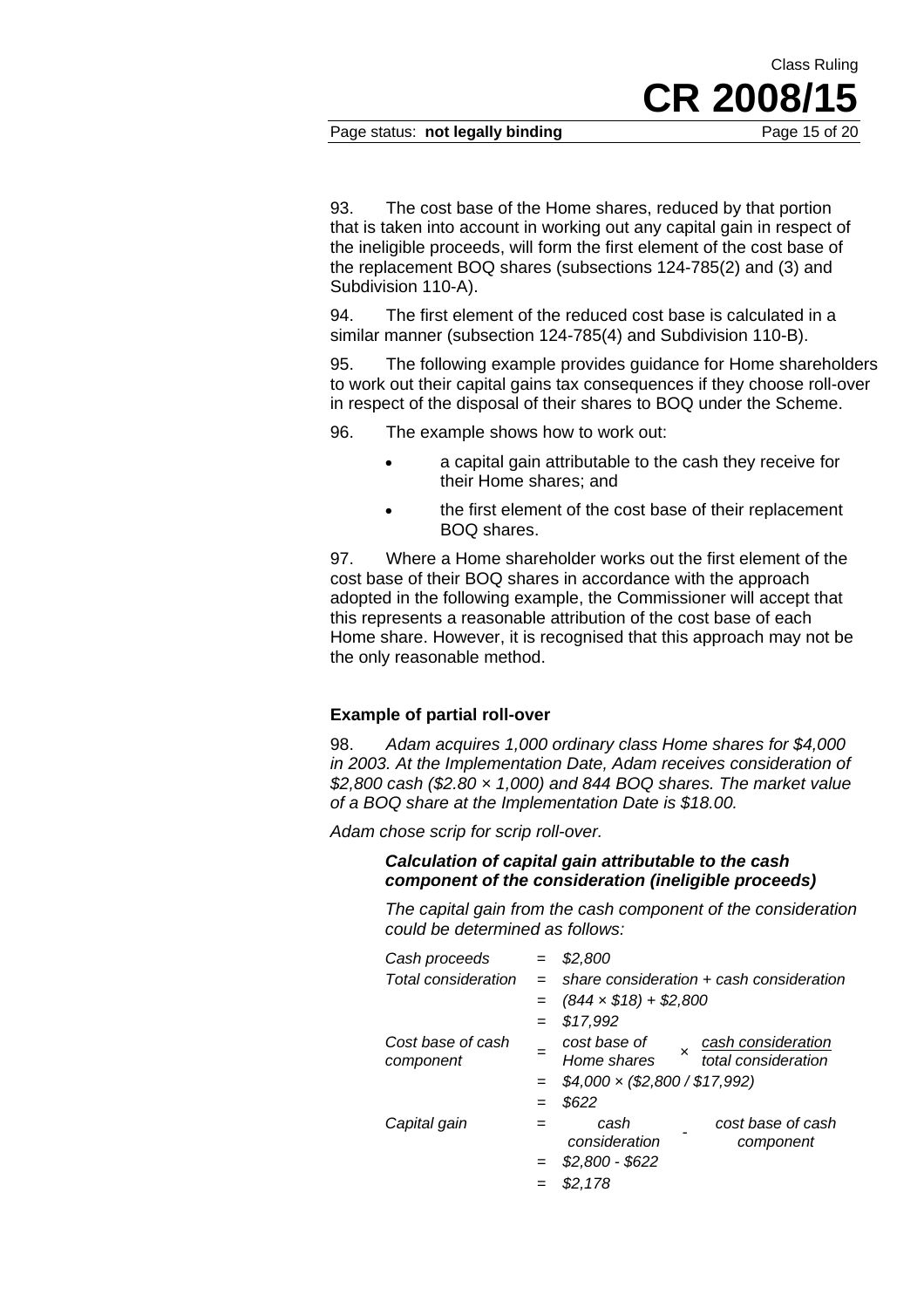

Page 16 of 20 **Page status: not legally binding** 

*As the Home shares have been held for more than 12 months, the 50% CGT discount should apply to reduce the capital gain to \$1,089.00.* 

#### **Cost base of BOQ replacement shares**

99. If a Home shareholder chose roll-over, the first element of the cost base of the replacement BOQ share is worked out by attributing, on a reasonable basis, the cost base of the Home share disposed of. However, the cost base of the Home share must first be reduced by so much of it that relates to the cash proceeds (subsections 124-785(2) and (3)).

100. The first element of the reduced cost base of the replacement BOQ share is calculated in the same manner (subsection 124-785(4)).

101. In working out the amount of the cost base of a Home share that is reasonably attributable to the cash consideration, the Commissioner accepts the following method.

#### **Example of allocating cost base**

102. *Following on from the example above, Adam needs to allocate the cost base of his Home shares across the cash component and the new BOQ shares.* 

#### *Calculation of cost base of BOQ replacement shares*

*The first element of the cost base of Adam's new BOQ shares is determined as follows:* 

| Cost base of Home shares                            | $=$ \$4.000                                                              |
|-----------------------------------------------------|--------------------------------------------------------------------------|
| Cost base of cash<br>component                      | \$622                                                                    |
| First element of cost base<br>of each new BOQ share | cost base of Home shares - cost base of cash<br>number of new BOQ shares |
|                                                     | <u>\$4,000 - \$622</u><br>844                                            |
|                                                     |                                                                          |

#### **Acquisition date of BOQ shares**

103. The acquisition date of BOQ shares is the date that they are issued to each Home shareholder (that is the Implementation Date) (section 109-10).

104. For Home shareholders who choose scrip for scrip roll-over, the acquisition date of their BOQ shares for CGT discount purposes is the date they acquired the corresponding Home shares that were disposed of for the relevant BOQ shares (item 2 of the table in subsection 115-30(1)).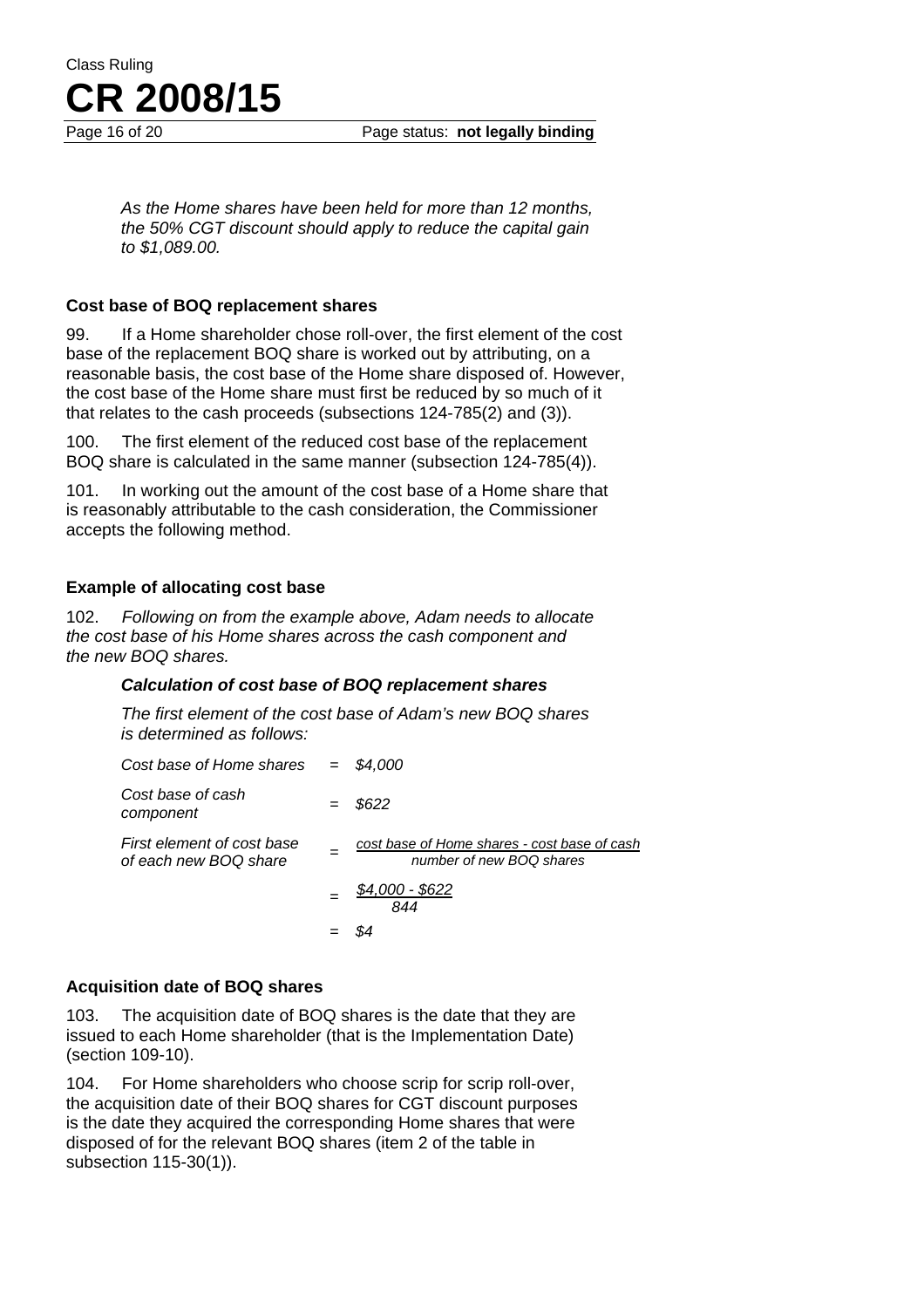Page status: **not legally binding** Page 17 of 20

CR 2008/

Class Ruling

#### **Issue of BOQ shares to round up fractional interests**

105. As a result of the acquisition of BOQ shares, a number of Home shareholders will hold a fraction of a BOQ share. Under the Scheme, a Home shareholder was issued with a part of a BOQ share (a fractional share) to round up the fractional share to the nearest whole number.

106. A share issued by a company in relation to other shares that the recipient owns is called a bonus equity (subsection 130-20(1)). Fractional shares issued to the Home shareholders, following the acquisition of BOQ shares, in order to round up their total holdings to the nearest whole number satisfy this definition. The newly issued fraction (the bonus equity) is in relation to the fraction already held (the original equity).

107. The acquisition date of the bonus equity and the cost base and reduced cost base of the original and bonus equities is worked out under Subdivision 130-A. As no amount has been paid for the bonus fractional shares, and no part of them is a dividend, their acquisition date is the same as the acquisition date for the original fractions (items 1 and 3 in the table in subsection 130-20(3)).

108. For a bonus equity issued in relation to an original equity acquired after 19 September 1985, the first element of the cost base of the original fraction is apportioned in a reasonable way over the original fraction and the bonus fraction (item 1 in the table in subsection 130-20(3)). The apportioned cost bases and reduced cost bases are re-merged when, immediately following the issue of the bonus equity, the original and bonus equities are merged to form a whole share (subsection 112-25(4)).

109. This means that the newly rounded BOQ share will have the same cost base and reduced cost base as the original fractional BOQ share.

#### **Discount capital gains**

110. A Home shareholder who makes a capital gain from the disposal of Home shares may be entitled to treat the gain as a discount capital gain in respect of those Home shares that have been held for 12 months, provided the other requirements of Subdivision 115-A are satisfied (section 115-25).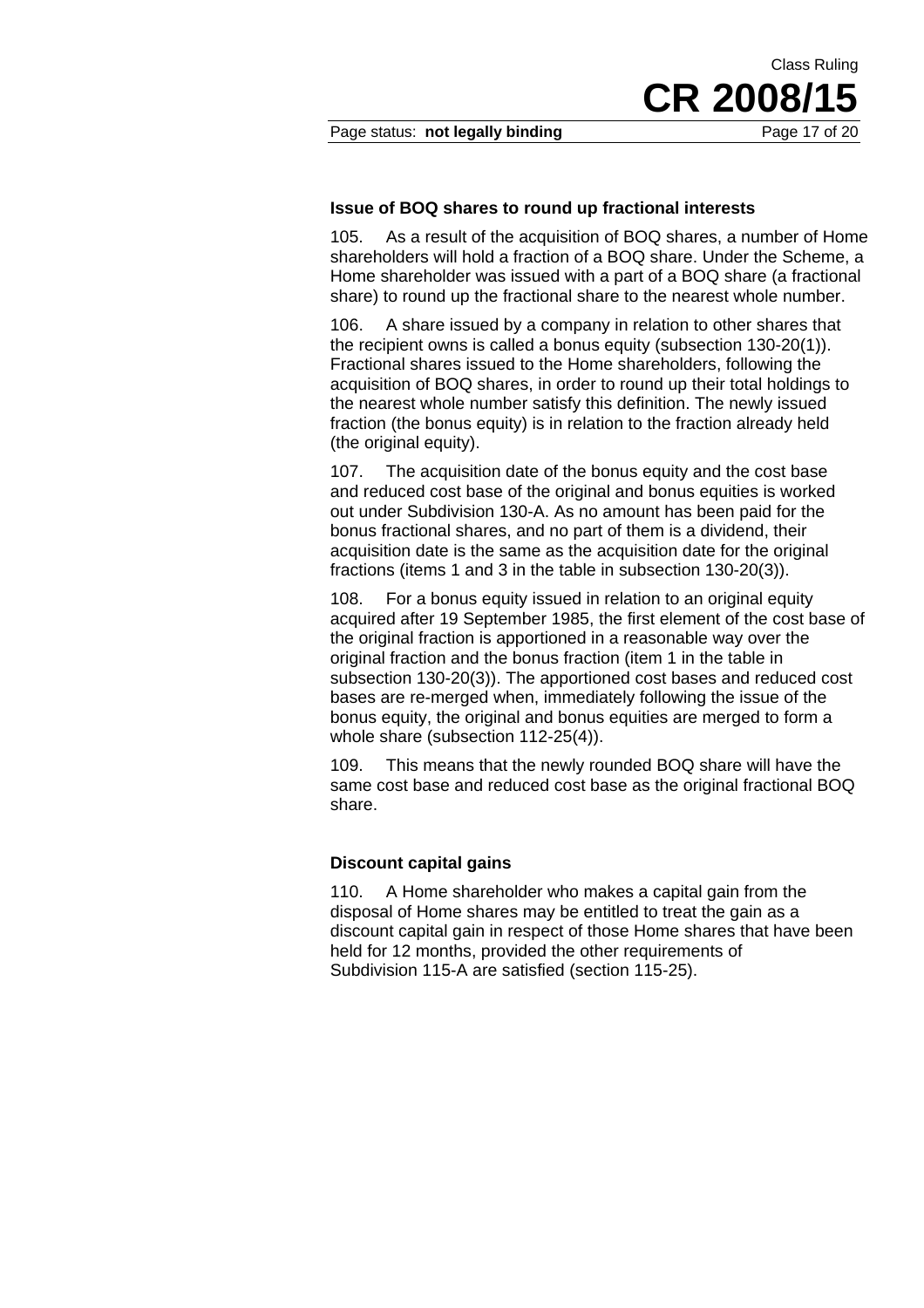

### **Appendix 2 – Detailed contents list**

111. The following is a detailed contents list for this Ruling:

| Paragraph                                                                                           |    |
|-----------------------------------------------------------------------------------------------------|----|
| What this Ruling is about                                                                           | 1  |
| Relevant provision(s)                                                                               | 2  |
| <b>Class of entities</b>                                                                            | 3  |
| Qualifications                                                                                      | 4  |
| Date of effect                                                                                      | 7  |
| <b>Scheme</b>                                                                                       | 12 |
| Foreign shareholders                                                                                | 20 |
| Share sale facility for small parcel participants                                                   | 21 |
| Options in Home                                                                                     | 22 |
| <b>Ruling</b>                                                                                       | 23 |
| Disposal of Home ordinary class shares                                                              | 23 |
| Availability of scrip for scrip roll-over                                                           | 28 |
| Consequences of scrip for scrip roll-over for Home shareholders                                     | 29 |
| Cost base of replacement BOQ shares                                                                 | 30 |
| Acquisition date of BOQ shares                                                                      | 33 |
| Discount capital gain                                                                               | 35 |
| Appendix 1 - Explanation                                                                            | 36 |
| Disposal of Home ordinary class shares                                                              | 36 |
| Availability of scrip for scrip roll-over for Home shareholder                                      | 46 |
| Requirements for scrip for scrip roll-over                                                          | 48 |
| Shares are exchanged for shares in another company                                                  | 49 |
| The exchange occurs as part of a single arrangement                                                 | 51 |
| (a) 80% ownership                                                                                   | 53 |
| (b) All voting share owners participate                                                             | 55 |
| (c) Participation is on substantially the same terms                                                | 57 |
| Conditions for roll-over are satisfied                                                              | 63 |
| (a) The Home shares are post-CGT shares                                                             | 65 |
| (b) A Home shareholder would otherwise make a<br>capital gain                                       | 67 |
| (c) Home shareholders receive a replacement<br>interest in the group acquiring their original share | 69 |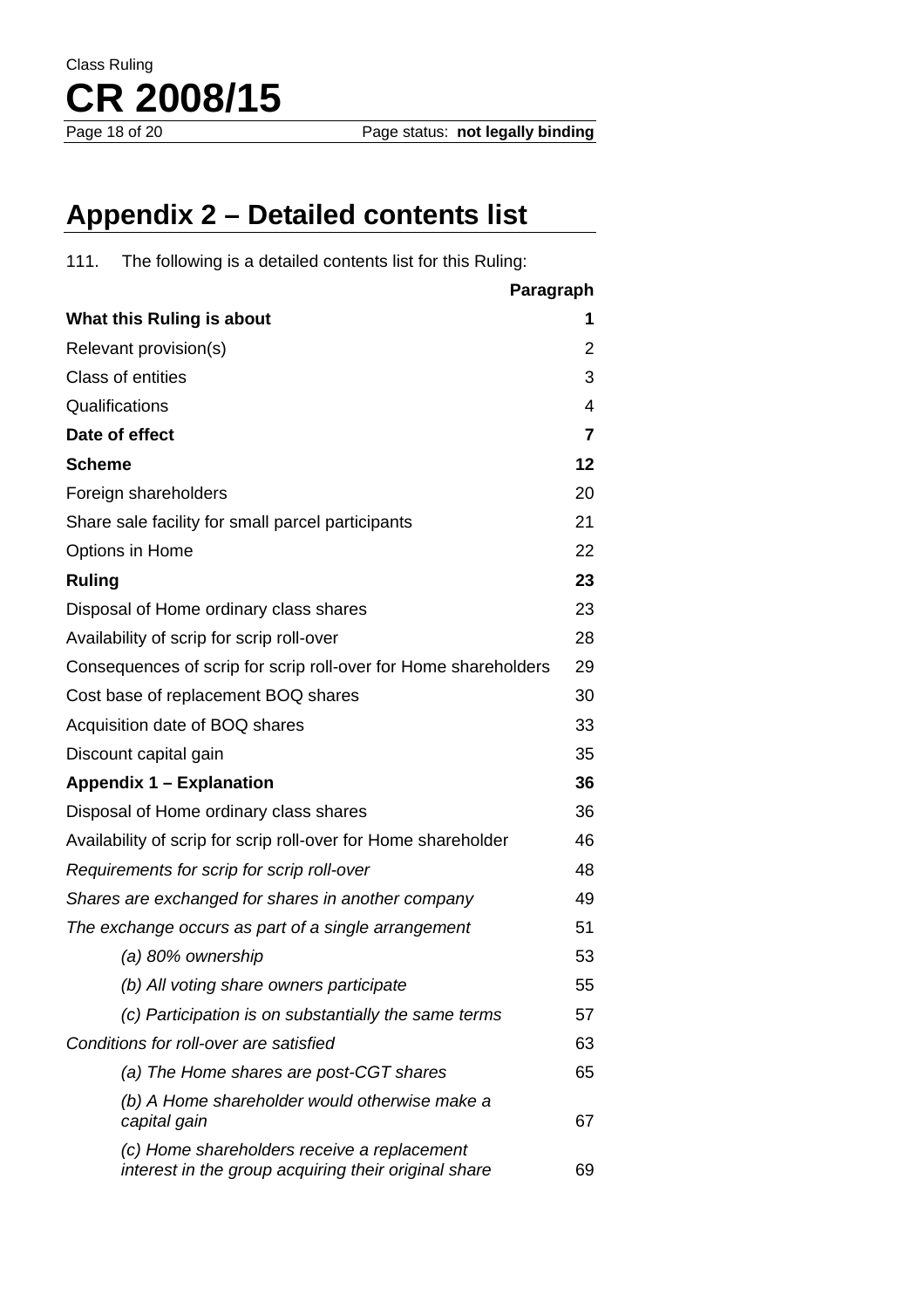Page status: not legally binding

CR 2008/15

Class Ruling

| (d) A Home Shareholder must choose to obtain                                             |     |
|------------------------------------------------------------------------------------------|-----|
| scrip for scrip roll-over                                                                | 71  |
| Further conditions are not applicable                                                    | 75  |
| Exceptions to obtaining scrip for scrip roll-over are not<br>applicable                  | 78  |
| (a) Home shareholders are residents of Australia                                         | 79  |
| (b) A capital gain cannot (apart from the roll-over) be<br>otherwise disregarded         | 81  |
| (c) Acquiring entity is not a foreign resident                                           | 83  |
| (d) No roll-over is available under Division 122 or<br>Subdivision 124-G                 | 85  |
| Consequences of scrip for scrip roll-over                                                | 87  |
| Consequences of roll-over where Home shares and cash<br>are received as capital proceeds | 89  |
| Example of partial roll-over                                                             | 98  |
| Cost base of BOQ replacement shares                                                      | 99  |
| Example of allocating cost base                                                          | 102 |
| Acquisition date of BOQ shares                                                           | 103 |
| Issue of BOQ shares to round up fractional interests                                     | 105 |
| Discount capital gains                                                                   | 110 |
| <b>Appendix 2 – Detailed contents list</b>                                               | 111 |